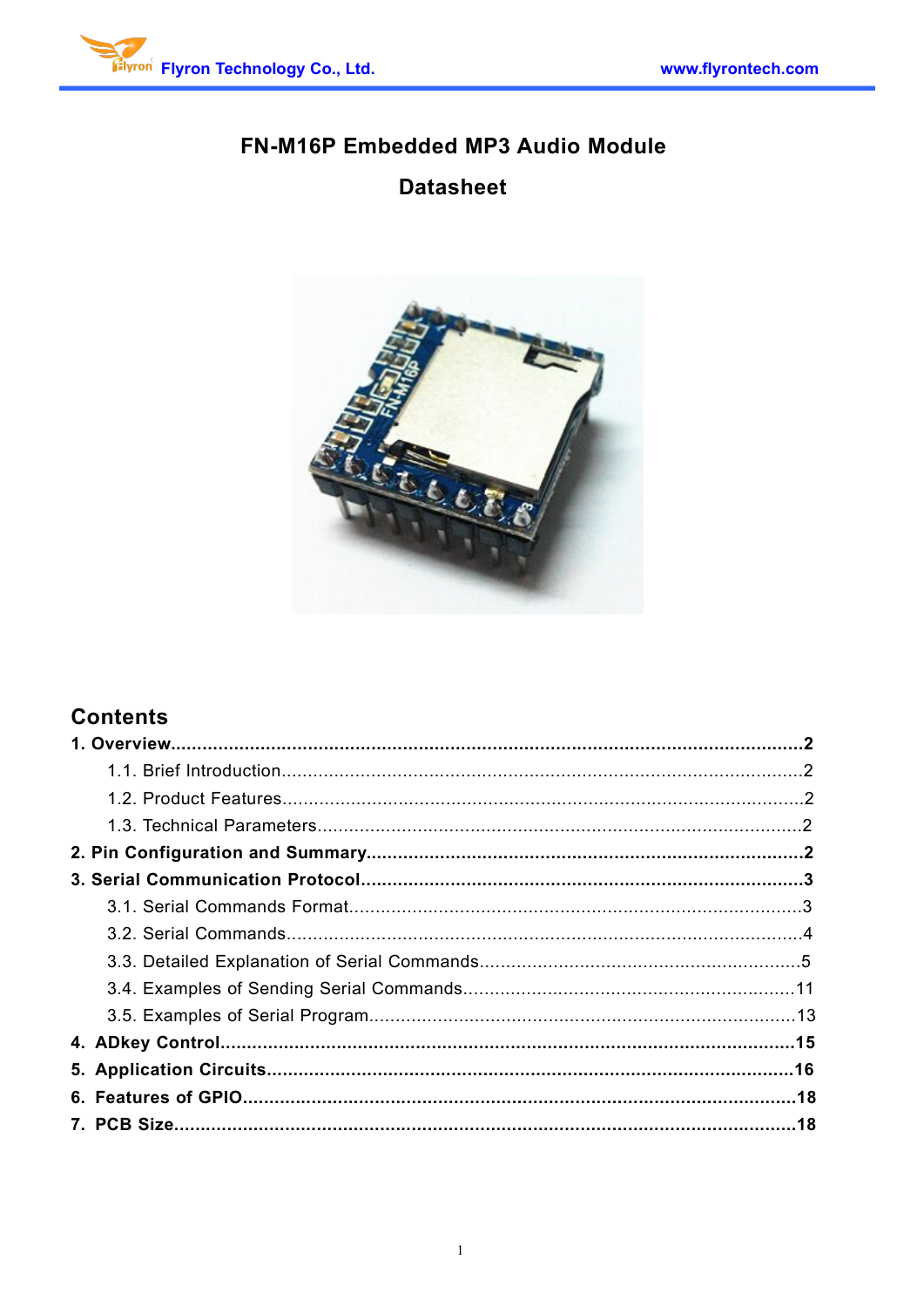## **1.Overview**

#### **1.1. Brief Introduction**

FN-M16P module isa serial MP3 module that is with a perfect integrated MP3 and WMV decoder chip. It provides micro SD card driver, and supports FAT16 and FAT32 file systems. It is able to play back specified sound files and realize other functions through simple serial commands. In the mean time, this module supports AD key control mode that facilitates users to develop their jobs in some simple applications. Without the cumbersome underlying operating, easy to use, stable and reliable are the most important features of this module.

#### **1.2. Product Features**

- Supports MP3 and WAV decoding.
- **•** Supports FAT16 and FAT32 file system.
- 24-bit DAC output and supports dynamic range 90dB and SNR 85dB.
- Supports AD key control mode and UART RS232 serial control mode.
- Supports maximum 32GB micro SD card and 32GB USB flash drive.
- Audio files are sorted by folders; supports up to 99 folders, and each folder can be assigned to 255 sound files.
- Supports inter-cut advertisements.
- Supports playback of specifying folders.
- Support random playback.
- Built-in 3W amplifier that can direct drive a 3W/8Ohm speaker.
- 30 levels adjustable volume, and 6 levels adjustable EQ.

#### **1.3. Technical Parameters**

| <b>Item</b>                  | <b>Description</b>                                                          |
|------------------------------|-----------------------------------------------------------------------------|
|                              | Supports 11172-3 and ISO13813-3 layer3 audio decoding                       |
| MP3 Audio Format             | Supports sampling rate (KHZ):8/11.025/12/16/22.05/24/32/44.1/48             |
|                              | Supports Normal, Jazz, Classic, Pop, Rock, etc.                             |
| <b>USB Port</b>              | Standard USB 2.0                                                            |
| <b>UART Port</b>             | Standard Serial; TTL Level; Baud rate adjustable(default baud rate is 9600) |
| <b>Working Voltage</b>       | DC3.3~5.0V; Typical:DC4.2V                                                  |
| <b>Rated Current</b>         | <15mA(without USB flash drive)                                              |
| <b>Operating Temperature</b> | $-40$ ~+80 °C                                                               |
| Humidity                     | $5\% \sim 95\%$                                                             |

# **2. Pin Configuration and Summary**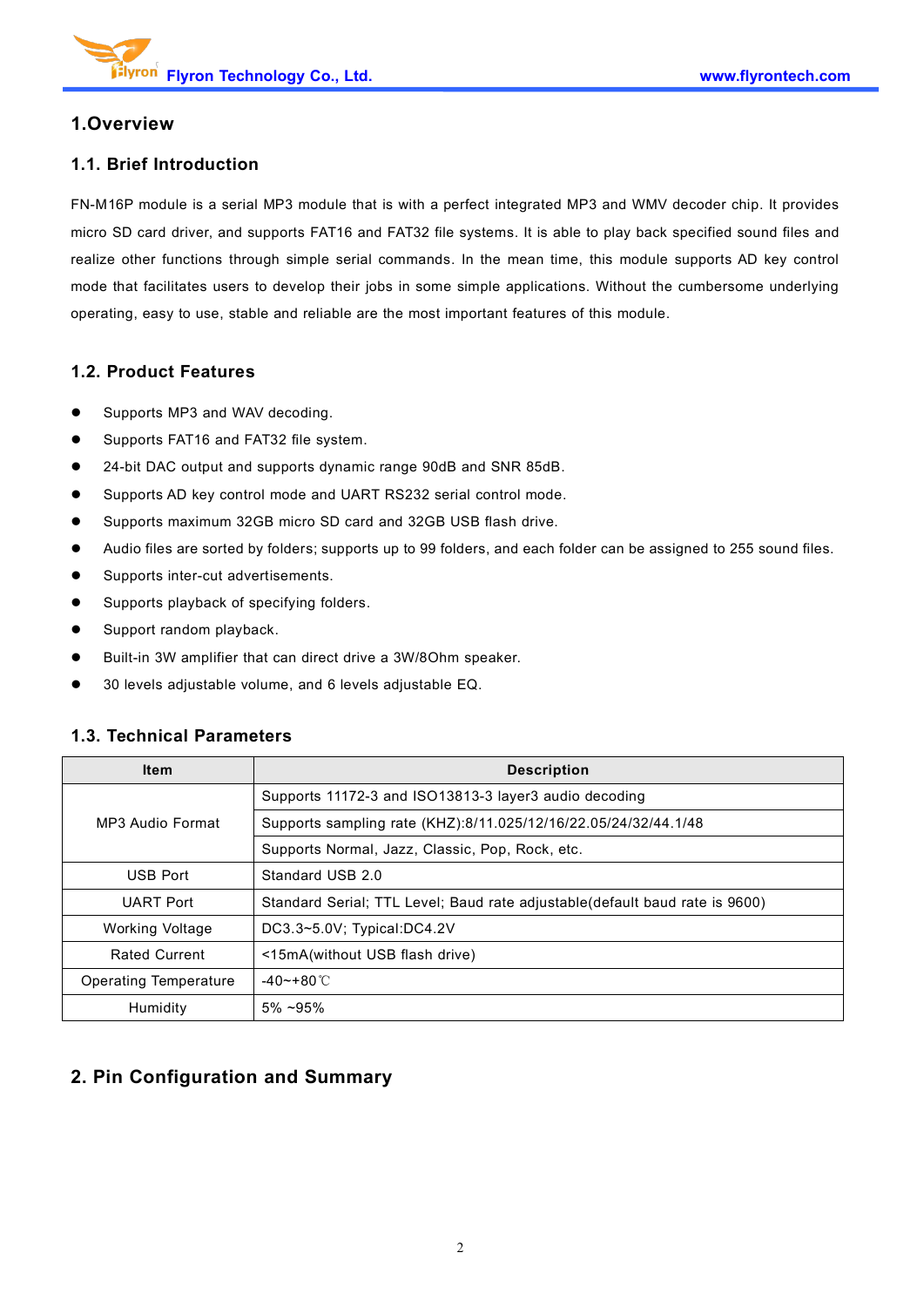|                         | <b>VCC</b><br>$\overline{2}$<br>RX<br>$\overline{3}$<br><b>TX</b><br>$\overline{4}$<br>DAC R<br>$\overline{5}$<br>DAC L<br>6<br>SPK+<br>$\overline{1}$<br><b>GND</b><br>8<br>SPK- | 16<br><b>BUSY</b><br>15<br>USB-<br>14<br>$USB+$<br>13<br>ADKEY2<br>12<br>ë<br>ADKEY1<br>11<br>I/O2<br>10<br><b>GND</b><br>9<br>I/O1 |                                                                 |
|-------------------------|-----------------------------------------------------------------------------------------------------------------------------------------------------------------------------------|-------------------------------------------------------------------------------------------------------------------------------------|-----------------------------------------------------------------|
| <b>No</b>               | Pin                                                                                                                                                                               | <b>Description</b>                                                                                                                  | <b>Note</b>                                                     |
| $\mathbf{1}$            | <b>VCC</b>                                                                                                                                                                        | DC3.2~5.0V                                                                                                                          |                                                                 |
| $\overline{2}$          | <b>RX</b>                                                                                                                                                                         | <b>UART</b> serial input                                                                                                            |                                                                 |
| $\mathbf{3}$            | TX                                                                                                                                                                                | <b>UART</b> serial output                                                                                                           |                                                                 |
| $\overline{\mathbf{4}}$ | DAC_R                                                                                                                                                                             | Audio output right channel                                                                                                          | Drive earphone and amplifier                                    |
| 5                       | DAC_L                                                                                                                                                                             | Audio output left channel                                                                                                           | Drive earphone and amplifier                                    |
| 6                       | SPK <sub>2</sub>                                                                                                                                                                  | Speaker-                                                                                                                            | Drive speaker less than 3W                                      |
| $\overline{7}$          | <b>GND</b>                                                                                                                                                                        | Ground                                                                                                                              | Power GND                                                       |
| 8                       | SPK1                                                                                                                                                                              | Speaker+                                                                                                                            | Drive speaker less than 3W                                      |
| 9                       | IO <sub>1</sub>                                                                                                                                                                   | Trigger port 1                                                                                                                      | Short press to play previous (long press<br>to decrease volume) |
| 10                      | <b>GND</b>                                                                                                                                                                        | Ground                                                                                                                              | Power GND                                                       |
| 11                      | IO <sub>2</sub>                                                                                                                                                                   | Trigger port 2                                                                                                                      | Short press to play next (long press to<br>increase volume)     |
| 12                      | ADKEY1                                                                                                                                                                            | AD Port 1                                                                                                                           | Trigger to play first segment                                   |
| 13                      | ADKEY2                                                                                                                                                                            | AD Port 2                                                                                                                           | Trigger to play fifth segment                                   |
| 14                      | USB+                                                                                                                                                                              | USB+ DP                                                                                                                             | USB Port(connected with a USB flash or<br>connected to PC)      |
| 15                      | USB-                                                                                                                                                                              | USB-DM                                                                                                                              | USB Port(connected with a USB flash or<br>connected to PC)      |
| 16                      | Busy                                                                                                                                                                              | Indicator Pin                                                                                                                       | Low level when working, and high level<br>when standby          |

### **3. Serial Communication Protocol**

Serial port control mode is a common communication in the control field, based on which We conducted an industrial level of optimization by adding frame checksum, retransmission, error handling, and other measures to significantly strengthen the stability and reliability of communication. The default baud rate is 9600.

#### **3.1. Serial Commands Format**

Supports asynchronous serial communication mode, via which accept serial commands sent by upper PC.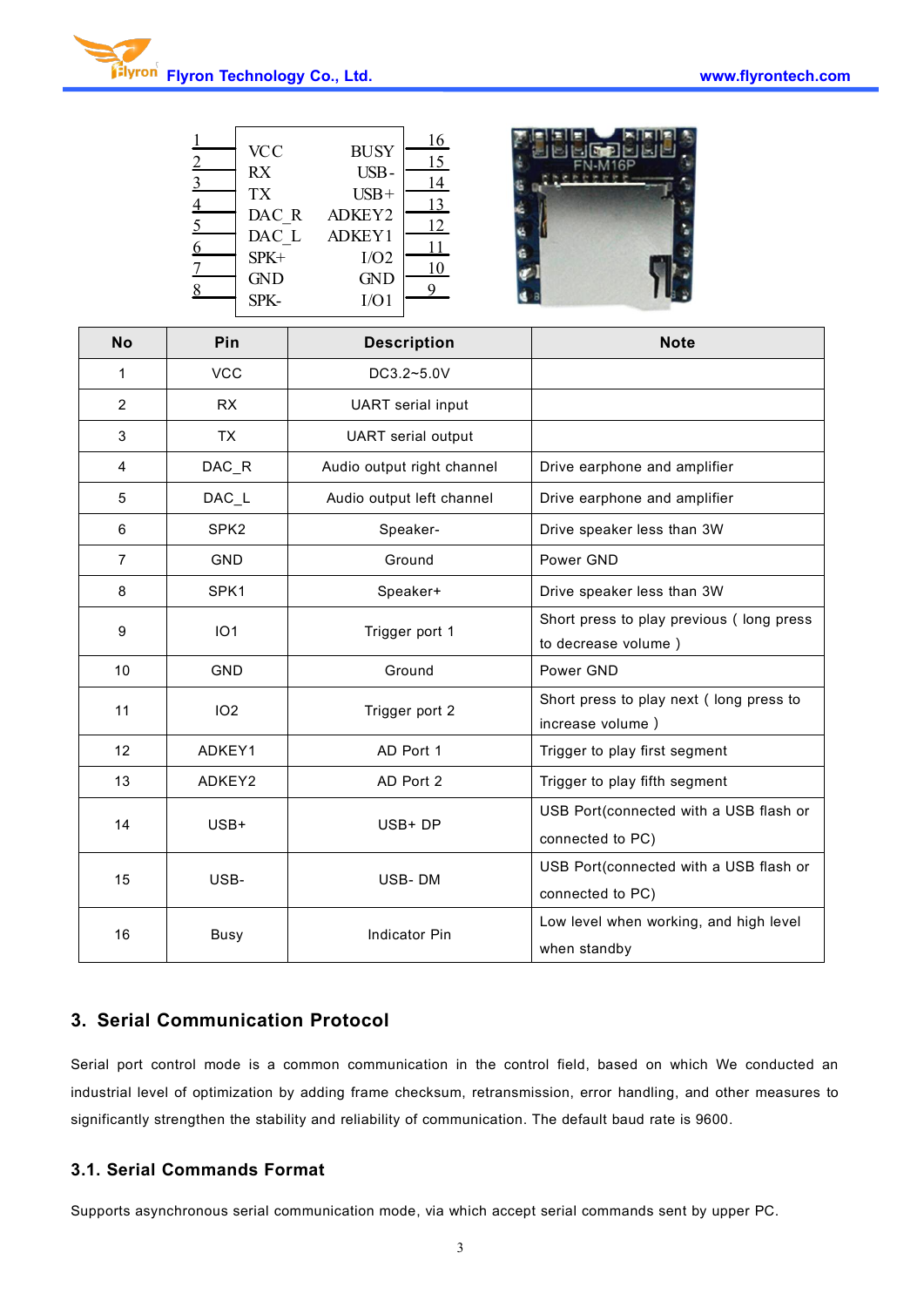

Communication Standard:9600 bps

Data bits :1

Checkout :none

#### Flow Control :none

| Format 6\$S VER Len CMD Feedback para1 para2 checksum \$O |                                                                                      |                                                                       |
|-----------------------------------------------------------|--------------------------------------------------------------------------------------|-----------------------------------------------------------------------|
| \$S                                                       | Start byte 0x7E                                                                      | Each command feedback begins with \$, which is 0x7E                   |
| <b>VER</b>                                                | Version                                                                              | Version Information (default 0xFF)                                    |
| Length                                                    | Number<br>from<br>of<br>bytes<br>COMMAND<br>through to<br>Check LSB (typically 0x06) | Checksum not counted                                                  |
| <b>CMD</b>                                                | Command byte                                                                         | Means the specific operations, such as play / pause, etc.             |
| Feedback                                                  | Command feedback                                                                     | 0x01: Feedback-send confirmation back to<br>MCU:<br>0x00: No feedback |
| Param MSB                                                 | Parameter                                                                            | Most significant byte of parameter                                    |
| Param LSB                                                 | Parameter                                                                            | Least significant byte of parameter                                   |
| Check MSB                                                 | Checksum                                                                             | Most significant byte of checksum                                     |
| Check LSB                                                 | Checksum                                                                             | Least significant byte of checksum                                    |
| \$0                                                       | End byte                                                                             | 0xEF                                                                  |

For example, if we specify playback of SD card, we need to send the command "7E FF 06 09 00 00 02 FF F0 EF". The data length is 6, and the 6 bytes are "FF 06 09 00 00 02". Start byte, end byte and checksum are not counted.

#### **3.2. Serial Commands**

#### **3.2.1. Commands Direct Sent(No need returned data)**

| <b>CMD</b> | <b>Function Description</b>                | <b>Parameters</b>                            |
|------------|--------------------------------------------|----------------------------------------------|
| 0x01       | Play Next                                  |                                              |
| 0x02       | <b>Play Previous</b>                       |                                              |
| 0x03       | Specify playback of a track                | 1-2999                                       |
| 0x04       | Increase volume                            |                                              |
| 0x05       | Decrease volume                            |                                              |
| 0x06       | Specify volume                             | Volume level: 0-30                           |
| 0x07       | Specify EQ(0/1/2/3/4/5)                    | 0:Normal/1:Pop/2:Rock/3:Jazz/4:Classic/5:    |
|            |                                            | Bass                                         |
| 0x08       | Specify single repeat playback             | 1-2999                                       |
| 0x09       | Specify playback of a device(0/1)          | 0:USB/1:SD                                   |
| 0x0A       | Enter into standby - low power consumption |                                              |
| 0x0B       | N/A(Reserved)                              |                                              |
| 0x0C       | Reset                                      |                                              |
| 0x0D       | Playback                                   |                                              |
| 0x0E       | Pause                                      |                                              |
| 0x0F       | Specify playback of a folder               | 01-99(need to set by user)                   |
| 0x10       | Audio amplification setting                | DH=1:amplifying on, DL:set gain 0-31         |
| 0x11       | All repeat playback                        | 1:start all repeat playback; 0:stop playback |
| 0x12       | Specify playback of folder named "MP3"     |                                              |
| 0x13       | Inter cut an advertisement                 |                                              |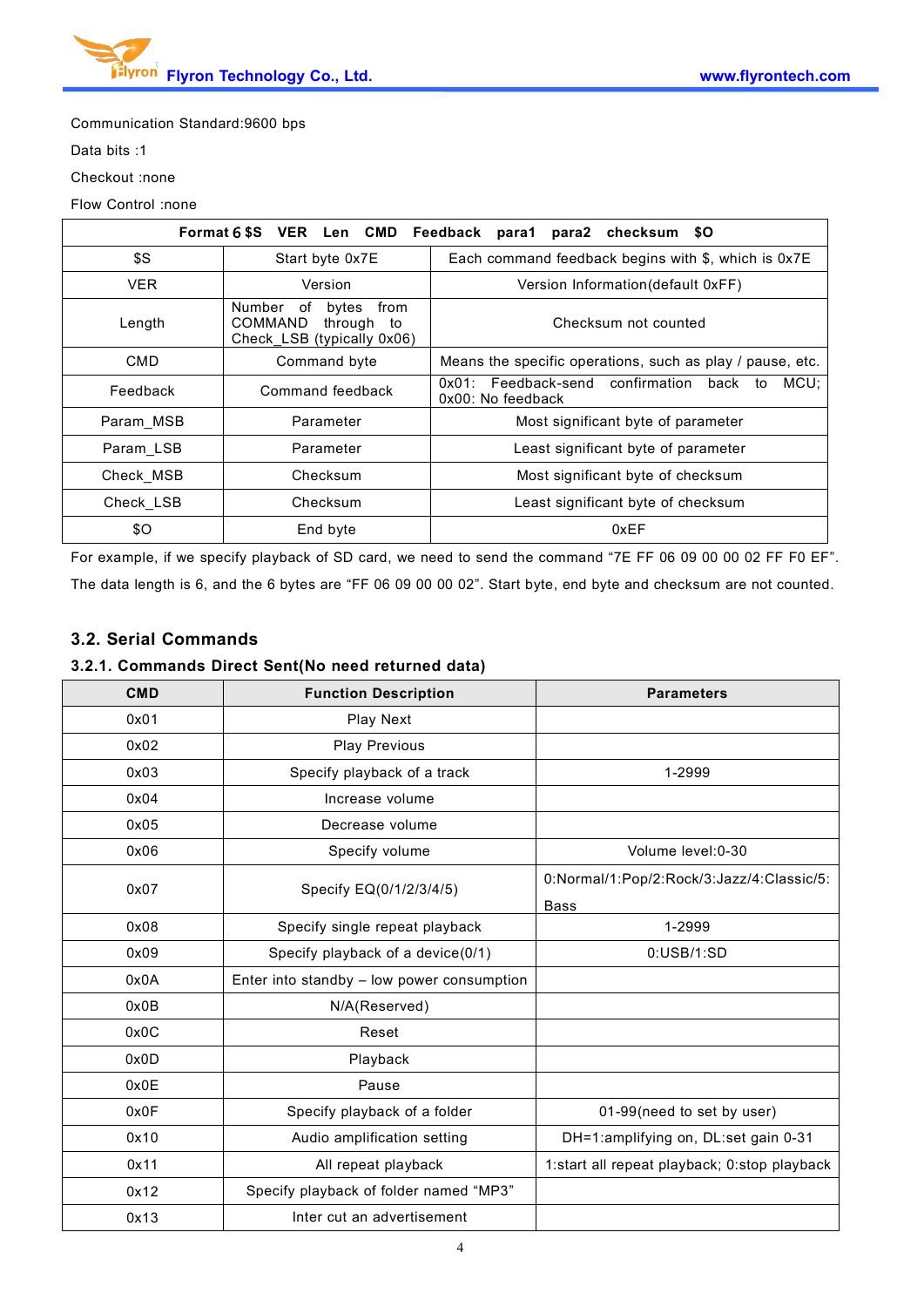

| 0x14 | Specify playback 1 of 3000 tracks in a folder                                     | Supports 15 folders only (01-15) |
|------|-----------------------------------------------------------------------------------|----------------------------------|
| 0x15 | Stop playing inter-cut advertisement and go<br>back to play the music interrupted |                                  |
| 0x16 | Stop playback                                                                     |                                  |
| 0x17 | Specify repeat playback of a folder                                               | See 3.3.12                       |
| 0x18 | Random playback                                                                   | See 3.3.13                       |
| 0x19 | Specify playback of current track                                                 | See 3.3.14                       |
| 0x1A | Turn on and turn off DAC                                                          | See 3.3.15                       |

#### **3.2.2.Query Parameters of System**

| <b>CMD</b> | <b>Function Description</b>                      | <b>Parameters</b> |
|------------|--------------------------------------------------|-------------------|
| 0x3C       | N/A(Reserved)                                    |                   |
| 0x3D       | N/A(Reserved)                                    |                   |
| 0x3E       | N/A(Reserved)                                    |                   |
| 0x3F       | Send initialization parameters                   | $0-0x0F$          |
| 0x40       | Returns an error, request retransmission         |                   |
| 0x41       | Feedback from module                             |                   |
| 0x42       | Query current status                             |                   |
| 0x43       | Query current volume                             |                   |
| 0x44       | Query current EQ                                 |                   |
| 0x45       | N/A(Reserved)                                    |                   |
| 0x46       | N/A(Reserved)                                    |                   |
| 0x47       | Query total file numbers of USB flash disk       |                   |
| 0x48       | Query total file numbers of micro SD Card        |                   |
| 0x49       | N/A(Reserved)                                    |                   |
| 0x4A       | N/A(Reserved)                                    |                   |
| 0x4B       | Query current track of USB flash disk            |                   |
| 0x4C       | Query current track of micro SD Card             |                   |
| 0x4D       | N/A(Reserved)                                    |                   |
| 0x4E       | Query total file numbers of a folder             |                   |
| 0x4F       | Query total folder numbers of the storage device |                   |

#### **3.3. Detailed Explanation of Serial Commands**

#### **3.3.1.Specify Playback of a Track(under the root directory of a storage device)**

The available selective tracks is from 1<sup>st</sup> to 2999<sup>th</sup> under the root directory of the storage device. Actually it can support more, but if we make it support more, the operation speed will become slow. Usually most of applications do not need to support much more files.

Here the module can not specify the exact file name like 001.mp3/0001.mp3 or playback, but it works according to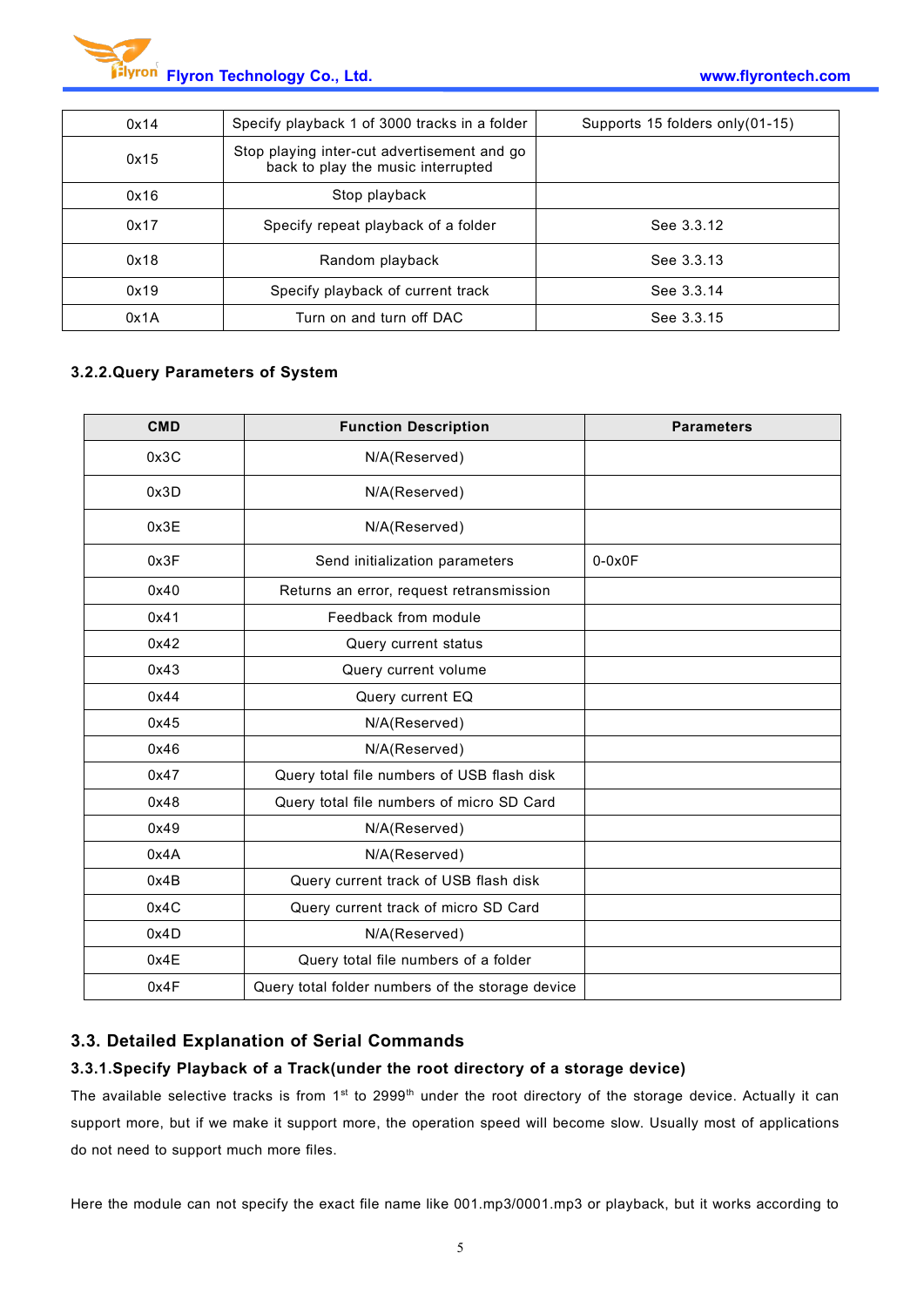the indexed sequence when you copy the sound files from PC to micro SD or USB flash disk. So when it receives a command to play the track(sound file)"07", it will play the 7<sup>th</sup> track according to the indexed sequence instead of the sound file named "007.mp3"(maybe it plays "007.mp3" if it is just ranked the 7 th by the indexed sequence).

1).For example, select the first song played, and send the command 7E FF 06 03 00 00 01 FE F7 EF

- 7E --- Start byte
- FF --- Version Information

06 --- Data length (checksum not included)

- 03 --- Actual command(specify playback of a track)
- 00 --- 0x01: need feedback, 0x00:no need feedback
- 00 --- Most significant byte of the track [DH]
- 01 --- Least significant byte of the track [DL]
- FE --- Most significant byte of checksum
- F7 --- Least significant byte of checksum
- EF --- End byte 0xEF

2). Regarding selection, if choose the  $100<sup>th</sup>$  song(track), firstly convert 100 to hexadecimal. It is double-byte by default, i.e. 0x0064. DH = 0x00; DL = 0x64

3).If you choose to play the 1000<sup>th</sup> song(track), firstly convert 1000 to hexadecimal. It is double-byte, i.e. 0x03E8.  $DH = 0x03$ ;  $DL = 0xE8$ 

4).And so on in the same way to the other operations, as in the embedded area hexadecimalis the most convenient operation method.

#### **3.3.2.Specify Volume**

1).Our system power-on default volume is level 30, if you want to set the volume, then directly send the corresponding commands.

2).For example, if specify the volume to level 15, send the command 7E FF 06 06 00 00 0F FF D5 EF.

 $3$ ).DH = 0x00; DL = 0x0F, 15 is converted to hexadecimal 0x000F.

#### **3.3.3. Specify Playback of a Device**

1).This module supports two types of playback devices by default. The device must be on-line, so it can be specified playback. The software will automatically detect if a device is on-line. No need user's attention.

2).Refer to the table as below to select the appropriate command to send.

3).It will automatically enter the Suspend status after specifying a device, waiting for the user to specify a track to play. It will take about 200ms from specifying device to the module initialize file information. Please wait for 200ms and then send the specified command to play a track.

| Specify playback device -USB flash disk | 7E FF 06 09 00 00 01 xx xx EF | xx xx represents checksum |
|-----------------------------------------|-------------------------------|---------------------------|
| Specify playback device -micro SD card  | 7E FF 06 09 00 00 02 xx xx EF |                           |

#### **3.3.4. Specify Playback of a Folder(Specify Playback of a Track in a Folder)**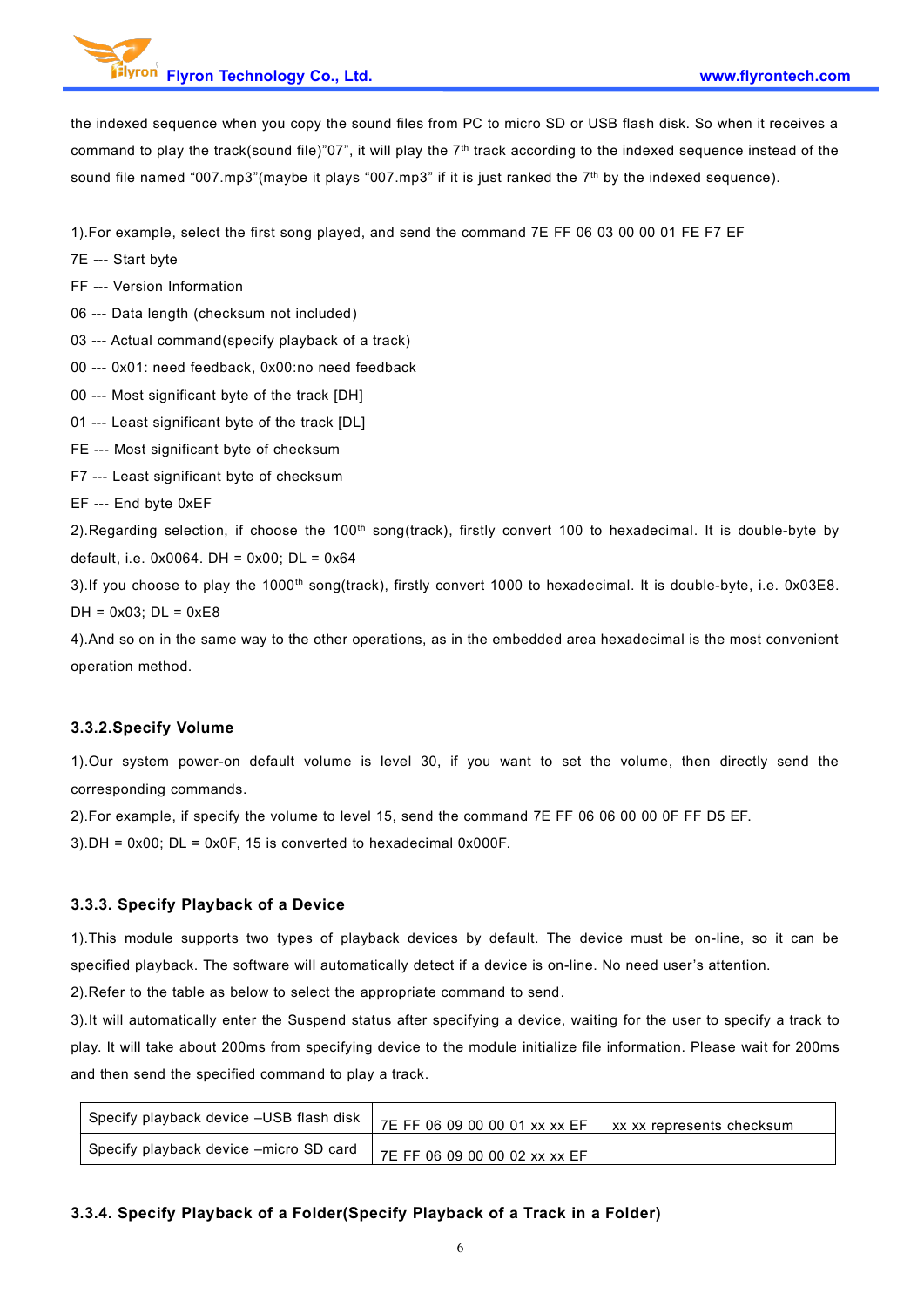

| Specify 001.mp3 in the folder 01 | 7E FF 06 0F 00 01 01 xx xx EF |
|----------------------------------|-------------------------------|
| Specify 100.mp3 in the folder 11 | 7E FF 06 0F 00 0B 64 xx xx EF |
| Specify 255.mp3 in the folder 99 | 7E FF 06 0F 00 63 FF xx xx EF |

1).Specifying playback of a folder is an extended function. The default folders are named as "01", "11" in this way. In order to be with a better system stability, it is made to support maximum 99 folders and each folder maximum 255 songs supported.

2).For example, if specify to play "100.mp3" in the folder "01", send the command 7E FF 06 0F 00 01 64 xx xx EF DH: represents the name of the folder, maximum supports 99 folders from 01 - 99.

DL: represents the track, maximum supports 255 tracks from 0x01 to 0xFF.

Please refer to the above set rules for setting tracks.

3).You must specify both the folder and the file name to target a track. Individually specify a folder or specify a file name alone is also possible, but the document management will be worse.

4).The following two images illustrates the naming method of folders and files.



#### **3.3.5. Specify Playback of Folder Named "MP3"**

|                                           | 7E FF 06 12 00 00 01 FE E8 EF | Play track "0001" in the folder "MP3" |
|-------------------------------------------|-------------------------------|---------------------------------------|
|                                           | 7E FF 06 12 00 00 02 FE E7 EF | Play track "0002" in the folder "MP3" |
| Specify playback of<br>folder named "MP3" | 7E FF 06 12 00 00 FF FD EA EF | Play track "0255" in the folder "MP3" |
|                                           | 7E FF 06 12 00 07 CF FE 13 EF | Play track "1999" in the folder "MP3" |
|                                           | 7E FF 06 12 00 0B B8 FE 26 EF | Play track "3000" in the folder "MP3" |

1).We extended such single folder function on the basis of specifying playback of folders. The folder must be named "MP3".

2).Supports maximum 65536 songs(tracks), but the operation speed will get slow along with the folder become large, so we suggest users put no more than 3000 songs(tracks) in this folder.

3).Files need to named as below.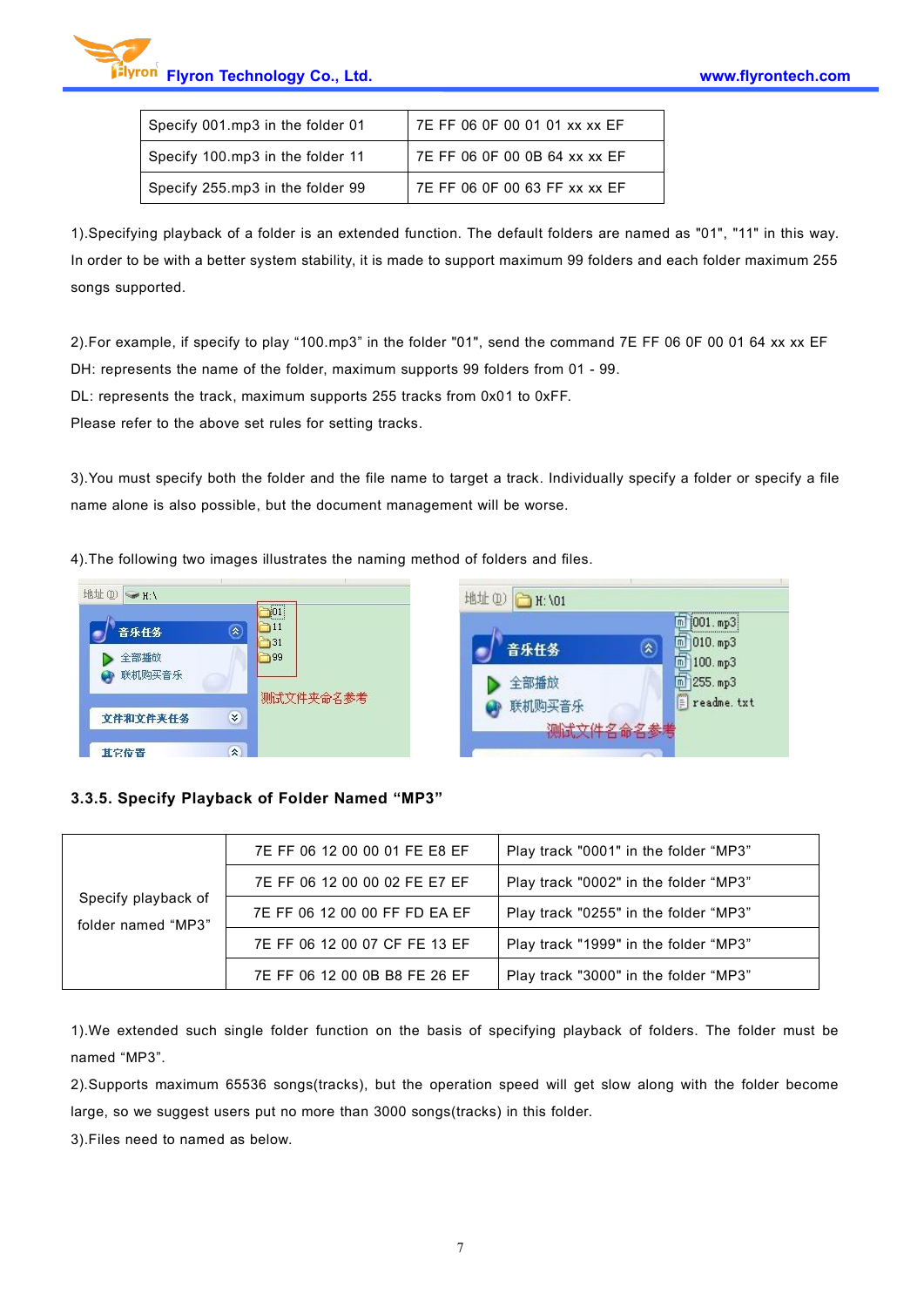



#### **3.3.6. Inter Cut an Advertisement under Folder "ADVERT"**

|               | 7E FF 06 13 00 00 01 FE E7 EF | lnter cut track "0001" in the folder "ADVERT" |
|---------------|-------------------------------|-----------------------------------------------|
|               | 7E FF 06 13 00 00 02 FE E6 EF | lnter cut track "0002"in the folder "ADVERT"  |
| Inter cut ads | 7E FF 06 13 00 00 FF FD E9 EF | lnter cut track "0255" in the folder "ADVERT" |
|               | 7E FF 06 13 00 07 CF FE 12 EF | lnter cut track "1999" in the folder "ADVERT" |
|               | 7E FF 06 13 00 0B B8 FE 25 EF | Inter cut track "3000" in the folder "ADVERT" |

1).This module supports inter-cut advertisements during playback of a track, so that it can meet some special needs for some applications.

2).After sending the command 0x13, the system will save the IDV3 information of the track being played and pause, then it will play the specified inter-cut track(advertisement). When the inter-cut track is finished, the system will go back and continue to play the track that was interrupted until to the end.

3).The setting method isbuild a folder named "ADVERT" in the storage device, and put the tracks(ads) you need in the folder. And name the files like "0001.mp3/wav", 0002.mp3/wav.

4). If you send an inter-cut command when the module is at Pause status or Stop status, it will not work and there will be an returned error information. In the course of an inter-cut, you can continue to inter cut the other tracks(ads). When the last inter-cut track goes to the end, the system still goes back to the IDV3 position saved at the first time.

5).Refer to below on the folder name and files names.



#### **3.3.7. Specify Playback of a Folder That Supports 3000 Tracks**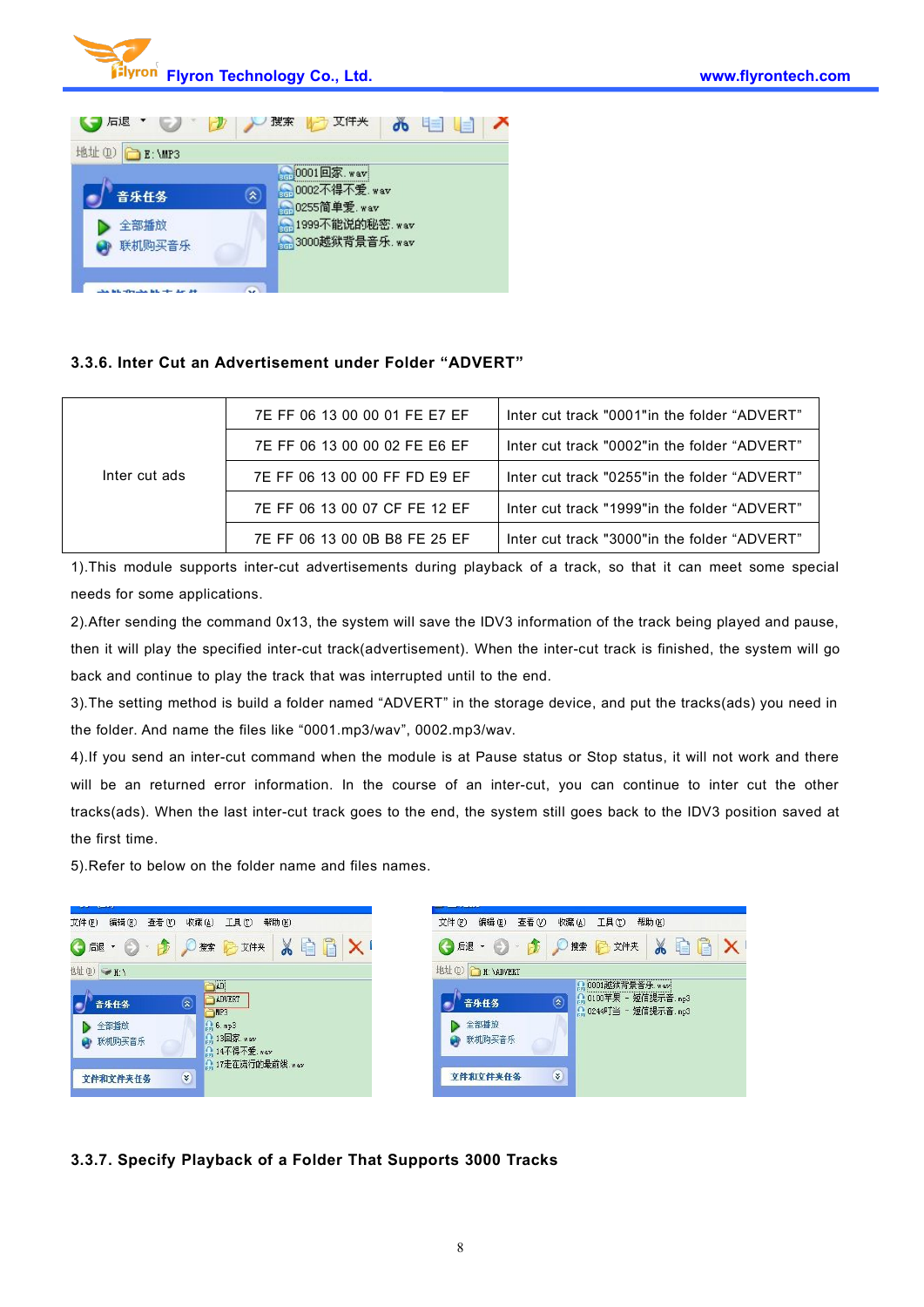

|                       | 7E FF 06 14 00 10 FF FD D8 EF | Play track "0255" in the specified folder "01" |
|-----------------------|-------------------------------|------------------------------------------------|
| Specify playback 1 of | 7E FF 06 14 00 17 CF FE 01 EF | Play track "1999" in the specified folder "01" |
| 3000 tracks in a      | 7E FF 06 14 00 C0 01 FE 26 EF | Play track "0001" in the specified folder "12" |
| folder                | 7E FF 06 14 00 C0 FF FD 28 EF | Play track "0255" in the specified folder "12" |
|                       | 7E FF 06 14 00 C7 CF FD 51 EF | Play track "1999" in the specified folder "12" |

In order to meet some users' needs that each folder is able to manage 3000 tracks, we specially added this command for users to use if in need.It supports 15 folders only.

1).The command byte is 0x14.

2).For example, if we specify playback of track "1999" in the folder "12", we need to send the serial command

7E FF 06 14 00 C7 CF FD 51 EF.

0xC7 and 0xCF are parameter, and the combined data is 0xC7CF, and totally 16 bytes.

The high 4 bytes represent the folder name; C here means the folder "12".

The low 12 bytes represent the file name; 7CF here means the file "1999".

3). Refer to below on folder names and file names.



#### **3.3.8. Command for All Repeat(Loop) Playback**

1).We added such a control command 0x11, to meet the needs that some users need repeated playback of all tracks under the root directory of a storage device.

| Start all repeat playback | 7E FF 06 11 00 00 01 xx xx EF | Repeatedly play all the tracks |
|---------------------------|-------------------------------|--------------------------------|
| Stop all repeat playback  | 7E FF 06 11 00 00 00 xx xx EF | Stop playing all the tracks    |

2).During all repeat playback, you can still normally execute the operations Play/Pause, Previous, Next, Volume+/-, EQ and so on.

3).After starting all repeat playback, the module will play all the tracks in the device ceaselessly again and over again until it receives a command for stop or pause.

#### **3.3.9. Command for Single Repeat(Loop) Playback**

| Start single repeat | 7E FF 06 08 00 00 01 xx xx EF | Repeatedly play the first track  |
|---------------------|-------------------------------|----------------------------------|
| playback            | 7E FF 06 08 00 00 02 xx xx EF | Repeatedly play the second track |

1). We added this control command 0x08, to meet the needs that some users need single repeat playback.

2).During single repeat playback, you can still normally execute the operations Play/Pause, Previous, Next, Volume+/-, EQ and so on. You can specify single track playback or make it sleep to turn off single repeat playback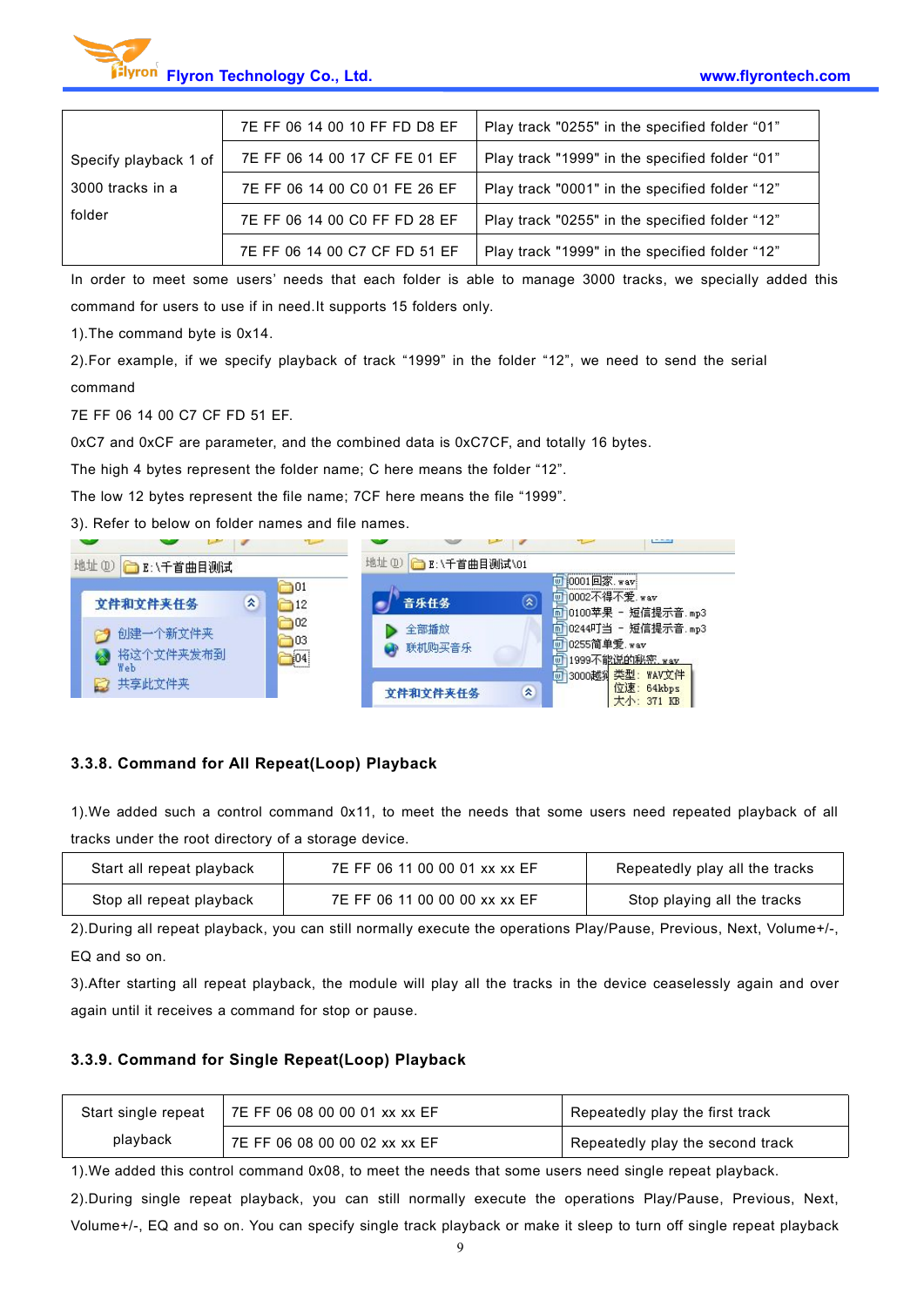

status.

#### **3.3.10. Feedback for Query Playback Status**

| At playing status | 7E FF 06 42 00 00 01 xx xx EF | Playing                      |
|-------------------|-------------------------------|------------------------------|
| At pause status   | 7E FF 06 42 00 00 02 xx xx EF | Paused during playback       |
| At stop status    | 7E FF 06 42 00 00 00 xx xx EF | Playback finished            |
| At sleep status   | 7E FF 06 42 00 00 08 xx xx EF | No device online or sleeping |

1).There is 4 status that can be queried as above. Users can send the query command to get to know the current status.

#### **3.3.11. Commands for Stop**

| Stop playing  | 7E FF 06 15 00 00 00 FE E6 EF | Stop playing current ad and go back to play |
|---------------|-------------------------------|---------------------------------------------|
| advertisement |                               | the music interrupted                       |
| Stop playback | 7E FF 06 16 00 00 00 FE E5 EF | Stop software decoding                      |

1).During playback of the module, there is two modes to stop. One is to stop playing the inter-cut advertisement, and go back and continue to play the music interrupted, and the other mode is to stop all playback(stop decoding). 2).For example, suppose the module is playing an inter-cut advertisement, and now if send a stop command 0x16, it will stop all playback tasks.

#### **3.3.12. Specify Repeat(Loop) Playback of a Folder**

| Specify repeat       | 7E FF 06 17 00 00 02 FE E2 EF | Specify repeat playback of the folder "02" |
|----------------------|-------------------------------|--------------------------------------------|
| playback of a folder | 7E FF 06 17 00 00 01 FE E3 EF | Specify repeat playback of the folder "01" |

1).The names of folders must be 01-99, and no more than 99.

2).After send the command, it will repeatedly play the tracks in the specific folder, and it will not stop until it received a command to stop.

#### **3.3.13. Command for Random Playback**

| 3 18 00 00 02 FE E3 EF<br>7F FF 06<br>Playback<br>Random<br>Random playback of the whole storage device |
|---------------------------------------------------------------------------------------------------------|
|---------------------------------------------------------------------------------------------------------|

1). This command is used to randomly play sound files in the storage device according to physical sequence and no matter if there is a folder or not in the device. The first sound file that is conducted to be played is the first one in the device.

#### **3.3.14. Set Repeat(Loop) Playback of Current Track**

| Set repeat playback of | 7E FF 06 19 00 00 00 FE E2 EF | Turn on single repeat playback  |
|------------------------|-------------------------------|---------------------------------|
| current track          | 7E FF 06 19 00 00 01 FE E1 EF | Turn off single repeat playback |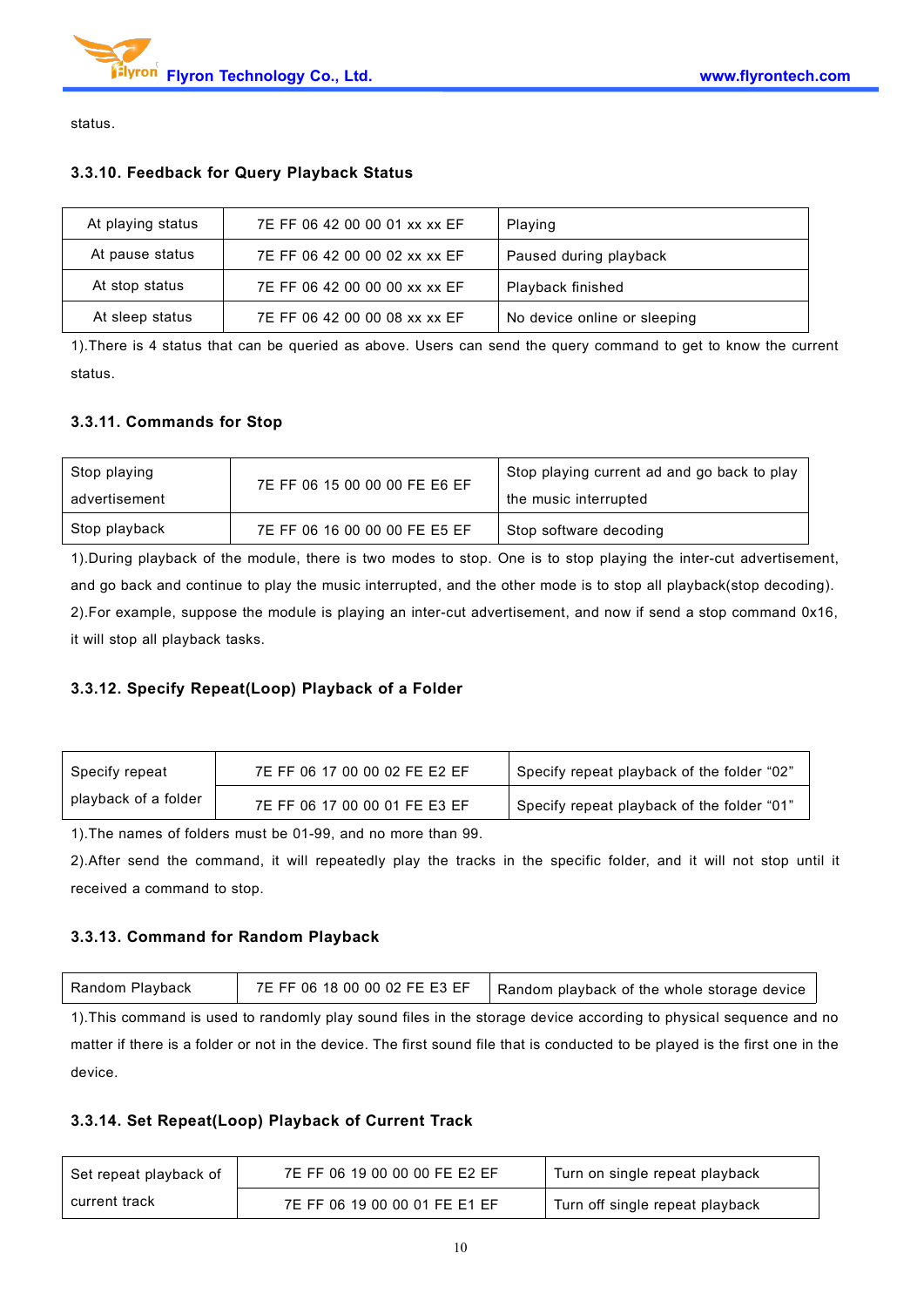1).During playback, send the turn-on command, and it will repeatedly play the current track. If the module is at Pause or Stop status, it will not respond to this command.

2).If you need to turn off repeat playback, just send the turn-off command.

#### **3.3.15. Turn On and Turn OFF DAC**

|            | 7E FF 06 1A 00 00 00 FE E1 EF | Turn on DAC                   |
|------------|-------------------------------|-------------------------------|
| Set up DAC | 7E FF 06 1A 00 00 01 FE E0 EF | Turn off DAC(high resistance) |

1). When the module is powered on, DAC is turned on by default. It is not turned off until it is set up by sending the command.

#### **3.3.16. Query Total File Numbers of A Folder**

| Query total file numbers | 7E FF 06 4E 00 00 01 FE AC EF | Query the total file numbers of the folder "01". |
|--------------------------|-------------------------------|--------------------------------------------------|
| of a folder              | 7E FF 06 4E 00 00 0B FE A2 EF | Query the total file numbers of the folder "11". |

1). The valid files that can be queried are MP3 format and WAV format only.

#### **3.3.17. Query Total Folder Numbers of Current Storage Device**

| Query total folders | 7E FF 06 4F 00 00 00 FE AC EF | Query the total folder numbers of |  |
|---------------------|-------------------------------|-----------------------------------|--|
|                     |                               | current storage device            |  |

1).Users can query the total folder numbers of the current storage device through sending the command above.This just supports to query the folder numbers under the root directory of the device. Not possible to query the sub-folder numbers(Please don't build any sub-folders under a folder).

### **3.4. Examples of Sending Serial Commands**

| Commands<br><b>Description</b> | <b>Serial Commands</b><br>[with checksum] | <b>Serial Commands</b><br>[without checksum] | <b>Notes</b>                                  |
|--------------------------------|-------------------------------------------|----------------------------------------------|-----------------------------------------------|
| Play Next                      | 7E FF 06 01 00 00 00 FE FA EF             | 7E FF 06 01 00 00 00 EF                      |                                               |
| <b>Play Previous</b>           | 7E FF 06 02 00 00 00 FE F9 EF             | 7E FF 06 02 00 00 00 EF                      |                                               |
| Specify playback of a          | 7E FF 06 03 00 00 01 FE F7 EF             | 7E FF 06 03 00 00 01 EF                      | Specify playback of the 1 <sup>st</sup> track |
| track under the root           | 7E FF 06 03 00 00 02 FE F6 EF             | 7E FF 06 03 00 00 02 EF                      | Specify playback of the 2 <sup>nd</sup> track |
| directory                      | 7E FF 06 03 00 00 0A FE EE EF             | 7E FF 06 03 00 00 0A EF                      | Specify playback of the 10th track            |
| Specify volume                 | 7E FF 06 06 00 00 1E FE D7 EF             | 7E FF 06 06 00 00 1E EF                      | Specified volume is level 30                  |
| Specify EQ                     | 7E FF 06 07 00 00 01 FE F3 EF             | 7E FF 06 07 00 00 01 EF                      | Specified EQ mode is POP                      |
| Specify single repeat          | 7E FF 06 08 00 00 01 FE F2 EF             | 7E FF 06 08 00 00 01 EF                      | Repeatedly play the 1 <sup>st</sup> track     |
| playback                       | 7E FF 06 08 00 00 02 FE F1 EF             | 7E FF 06 08 00 00 02 EF                      | Repeatedly play the 2nd track                 |
|                                | 7E FF 06 08 00 00 0A FE E9 EF             | 7E FF 06 08 00 00 0A EF                      | Repeatedly play the 10th track                |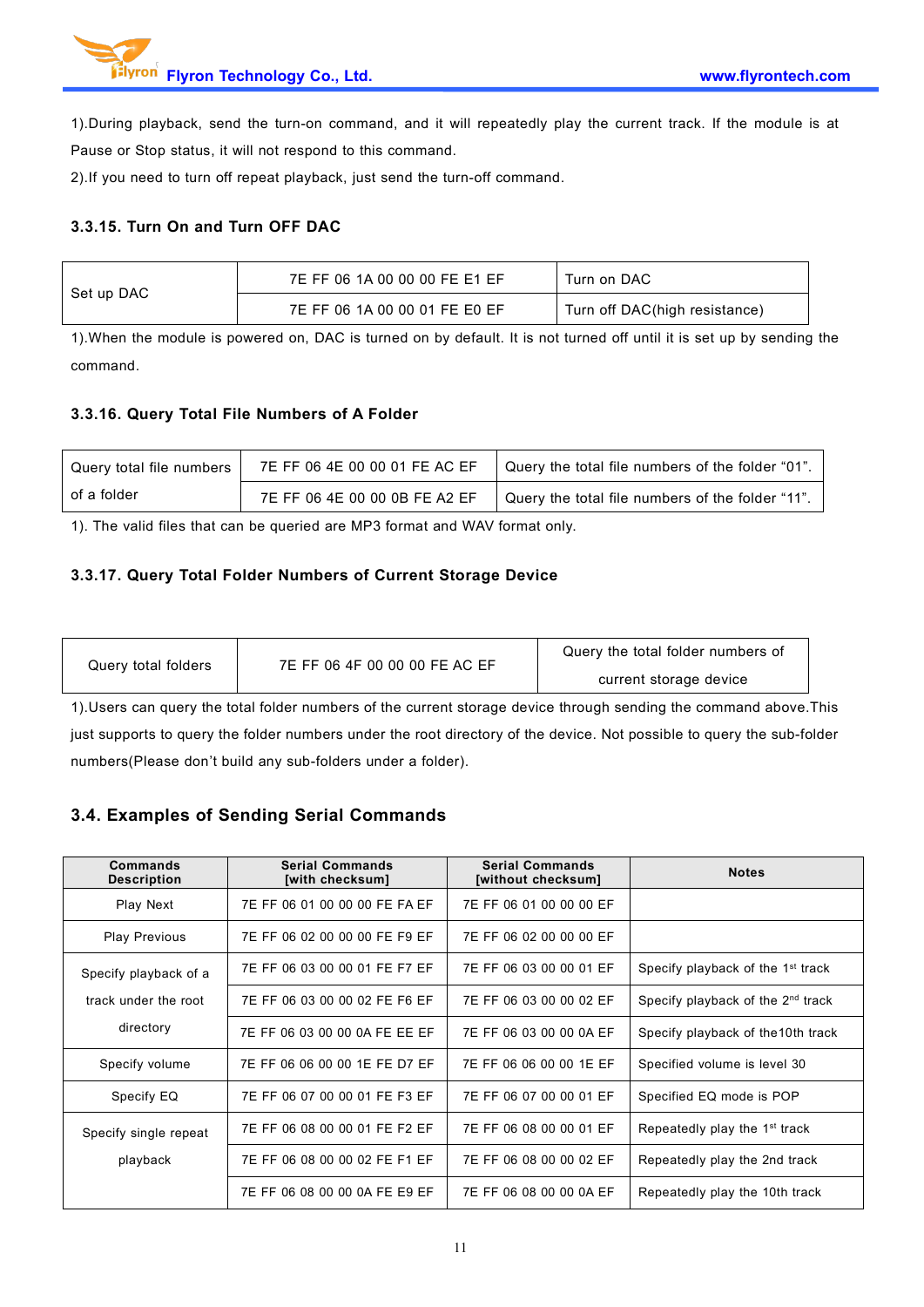| Specify playback device                       | 7E FF 06 09 00 00 01 FE F1 EF | 7E FF 06 09 00 00 01 EF | Specified device is USB flash disk                    |
|-----------------------------------------------|-------------------------------|-------------------------|-------------------------------------------------------|
|                                               | 7E FF 06 09 00 00 02 FE F0 EF | 7E FF 06 09 00 00 02 EF | Specified device is micro SD                          |
| Enter into sleep mode                         | 7E FF 06 0A 00 00 00 FE F1 EF | 7E FF 06 0A 00 00 00 EF |                                                       |
| Reset                                         | 7E FF 06 0C 00 00 00 FE EF EF | 7E FF 06 0C 00 00 00 EF |                                                       |
| Play                                          | 7E FF 06 0D 00 00 00 FE EE EF | 7E FF 06 0D 00 00 00 EF |                                                       |
| Pause                                         | 7E FF 06 0E 00 00 00 FE ED EF | 7E FF 06 0E 00 00 00 EF |                                                       |
| Specify playback of a                         | 7E FF 06 0F 00 01 01 FE EA EF | 7E FF 06 0F 00 01 01 EF | Specify track "001" in the folder "01"                |
| folder                                        | 7E FF 06 0F 00 01 02 FE E9 EF | 7E FF 06 0F 00 01 02 EF | Specify track "002" in the folder "01"                |
| All repeat playback                           | 7E FF 06 11 00 00 01 FE E9 EF | 7E FF 06 11 00 00 01 EF |                                                       |
| Specify playback of<br>folder named "MP3"     | 7E FF 06 12 00 00 01 FE E8 EF | 7E FF 06 12 00 00 01 EF | Play track "0001" in the folder "MP3"                 |
|                                               | 7E FF 06 12 00 00 02 FE E7 EF | 7E FF 06 12 00 00 02 EF | Play track "0002" in the folder "MP3"                 |
|                                               | 7E FF 06 12 00 00 FF FD EA EF | 7E FF 06 12 00 00 FF EF | Play track "0255" in the folder "MP3"                 |
|                                               | 7E FF 06 12 00 07 CF FE 13 EF | 7E FF 06 12 00 07 CF EF | Play track "1999" in the folder "MP3"                 |
|                                               | 7E FF 06 12 00 0B B8 FE 26 EF | 7E FF 06 12 00 0B B8 EF | Play track "3000" in the folder "MP3"                 |
|                                               | 7E FF 06 13 00 00 01 FE E7 EF | 7E FF 06 13 00 00 01 EF | Inter cut track "0001"in the folder<br>"ADVERT"       |
| Inter cut an<br>advertisement                 | 7E FF 06 13 00 00 02 FE E6 EF | 7E FF 06 13 00 00 02 EF | Inter cut track "0002"in the folder<br>"ADVERT"       |
|                                               | 7E FF 06 13 00 00 FF FD E9 EF | 7E FF 06 13 00 00 FF EF | Inter cut track "0255"in the folder<br>"ADVERT"       |
|                                               | 7E FF 06 14 00 10 FF FD D8 EF | 7E FF 06 14 00 10 FF EF | Play track "0255" in the specified<br>folder "01"     |
|                                               | 7E FF 06 14 00 17 CF FE 01 EF | 7E FF 06 14 00 17 CF EF | Play track "1999" in the specified<br>folder "01"     |
| Specify playback of a<br>folder that supports | 7E FF 06 14 00 C0 01 FE 26 EF | 7E FF 06 14 00 C0 01 EF | Play track "0001" in the specified<br>folder "12"     |
| 3000 tracks                                   | 7E FF 06 14 00 C0 FF FD 28 EF | 7E FF 06 14 00 C0 FF EF | Play track "0255" in the specified<br>folder "12"     |
|                                               | 7E FF 06 14 00 C7 CF FD 51 EF | 7E FF 06 14 00 C7 CF EF | Play track "1999" in the specified<br>folder "12"     |
| Stop playing inter-cut ad                     | 7E FF 06 15 00 00 00 FE E6 EF |                         | Go back and continue to play the<br>music interrupted |
| Stop playback                                 | 7E FF 06 16 00 00 00 FE E5 EF |                         | Stop software decoding                                |
| Specify repeat playback                       | 7E FF 06 17 00 00 02 FE E2 EF | 7E FF 06 17 00 00 02 EF | Specify repeat playback of the<br>folder "02"         |
| of a folder                                   | 7E FF 06 17 00 00 01 FE E3 EF | 7E FF 06 17 00 00 01 EF | Specify repeat playback of the<br>folder "01"         |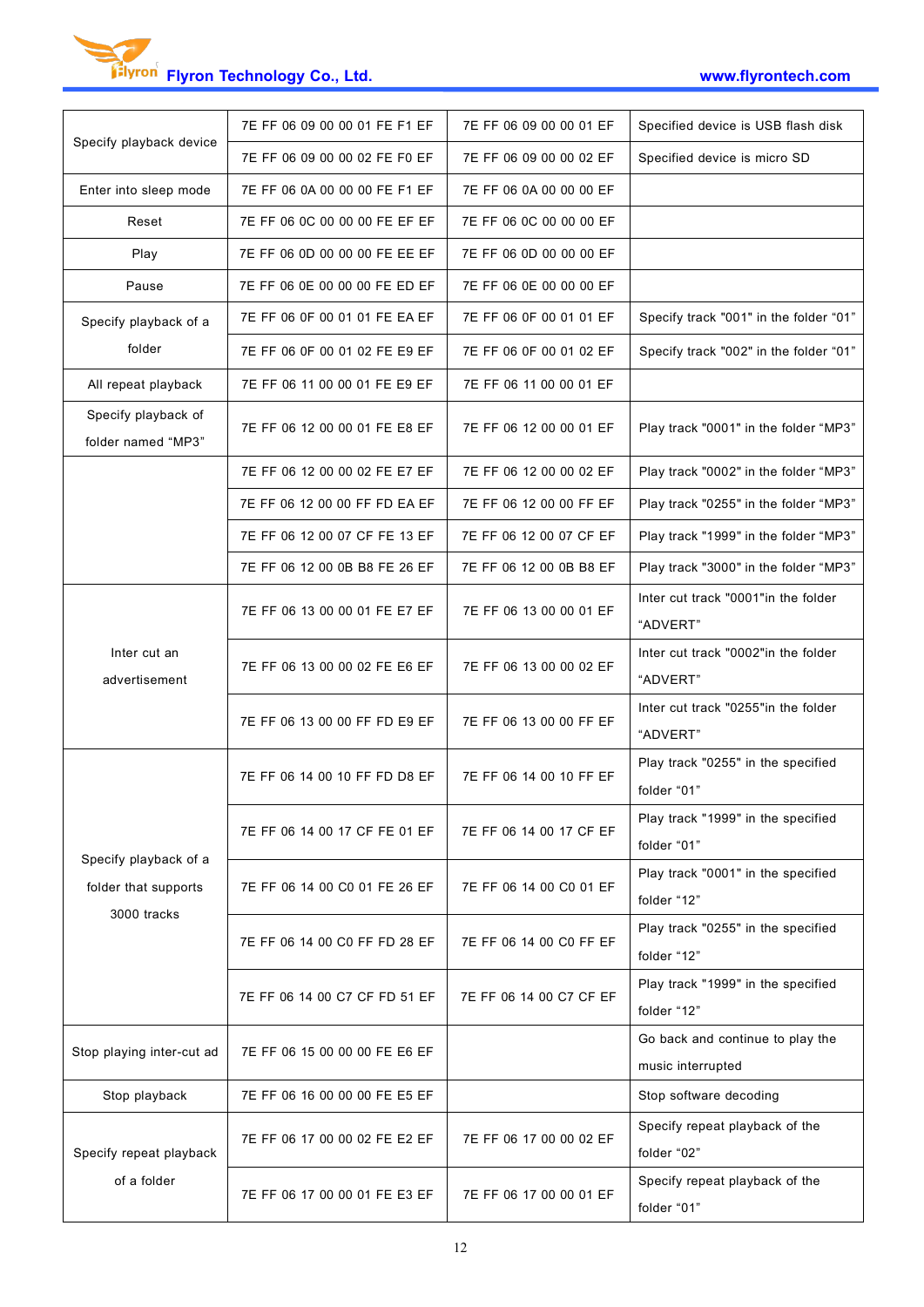| Random playback                          | 7E FF 06 18 00 00 00 FE E3 EF | 7E FF 06 18 00 00 00 EF |                                      |  |
|------------------------------------------|-------------------------------|-------------------------|--------------------------------------|--|
|                                          | 7E FF 06 19 00 00 00 FE E2 EF | 7E FF 06 19 00 00 00 EF | Turn on single repeat playback       |  |
| Single repeat playback                   | 7E FF 06 19 00 00 01 FE E1 EF | 7E FF 06 19 00 00 01 EF | Turn off single repeat playback      |  |
|                                          | 7E FF 06 1A 00 00 00 FE E1 EF | 7E FF 06 1A 00 00 00 EF | Turn on DAC                          |  |
| DAC setup                                | 7E FF 06 1A 00 00 01 FE E0 EF | 7E FF 06 1A 00 00 01 EF | Turn off DAC                         |  |
| Query current status                     | 7E FF 06 42 00 00 00 FE B9 EF | 7E FF 06 42 00 00 00 EF |                                      |  |
| Query current volume                     | 7E FF 06 43 00 00 00 FE B8 EF | 7E FF 06 43 00 00 00 EF |                                      |  |
| Query current EQ                         | 7E FF 06 44 00 00 00 FE B7 EF | 7E FF 06 44 00 00 00 EF |                                      |  |
| Query total file numbers                 | 7E FF 06 47 00 00 00 FE B4 EF | 7E FF 06 47 00 00 00 EF | Total file numbers of current device |  |
| of USB flash disk                        |                               |                         |                                      |  |
| Query total file numbers                 | 7E FF 06 48 00 00 00 FE B3 EF | 7E FF 06 48 00 00 00 EF | Total file numbers of current device |  |
| of micro SD card                         |                               |                         |                                      |  |
| Query current track of<br>USB flash disk | 7E FF 06 4B 00 00 00 FE B0 EF | 7E FF 06 4B 00 00 00 EF | Query the track being played         |  |
| Query current track of<br>micro SD card  | 7E FF 06 4C 00 00 00 FE AF EF | 7E FF 06 4C 00 00 00 EF | Query the track being played         |  |
|                                          |                               |                         | Query the total file numbers of the  |  |
| Query total file numbers                 | 7E FF 06 4E 00 00 01 FE AC EF | 7E FF 06 4E 00 00 01 EF | folder "01".                         |  |
| of a folder                              |                               |                         | Query the total file numbers of the  |  |
|                                          | 7E FF 06 4E 00 00 0B FE A2 EF | 7E FF 06 4E 00 00 0B EF | folder "11".                         |  |
|                                          |                               |                         |                                      |  |

#### **3.5. Example of Serial Program**

**Code example**:**specify playback of a track**

/\*\*\*\*\*\*\*\*\*\*\*\*\*\*\*\*\*\*\*\*\*\*\*\*\*\*\*\*\*\*\*\*\*\*\*\*\*\*\*\*\*\*\*\*\*\*\*\*\*\*\*\*\*\*\*\*\*\*\*\*\*\*\*\*\*\*\*\*\*\*\*\*\*\*\*\*\*\*

```
- 实现功能:实现芯片上电分别指定播放第一曲和第二曲,基本的程序供用户测试
- 运行环境: STC 晶振: 11.0592M 波特率:9600
- 备注 : 在普中科技的 51 开发板上调试 OK --- STC89C516RD+
1、该测试程序必须是模块或者芯片方案中有设备在线,譬如 U 盘、TF 卡、FLASH
******************************************************************************/
#include "REG52.h"
#define COMM_BAUD_RATE 9600 //串口波特率
#define OSC_FREQ 11059200 //运行晶振: 11.05926MHZ
static INT8U Send_buf[10] = {0} ;
void Delay_Ms(INT32U z)
{
    INT32U x=0 , y=0;
    for(x=110 ; x>0 ;x--)
    for(y=z; y>0;y-- );
}
/******************************************************************************
- 功能描述: 串口 1 初始化
- 注: 设置为 9600 波特率
******************************************************************************/
void Serial_init(void)
```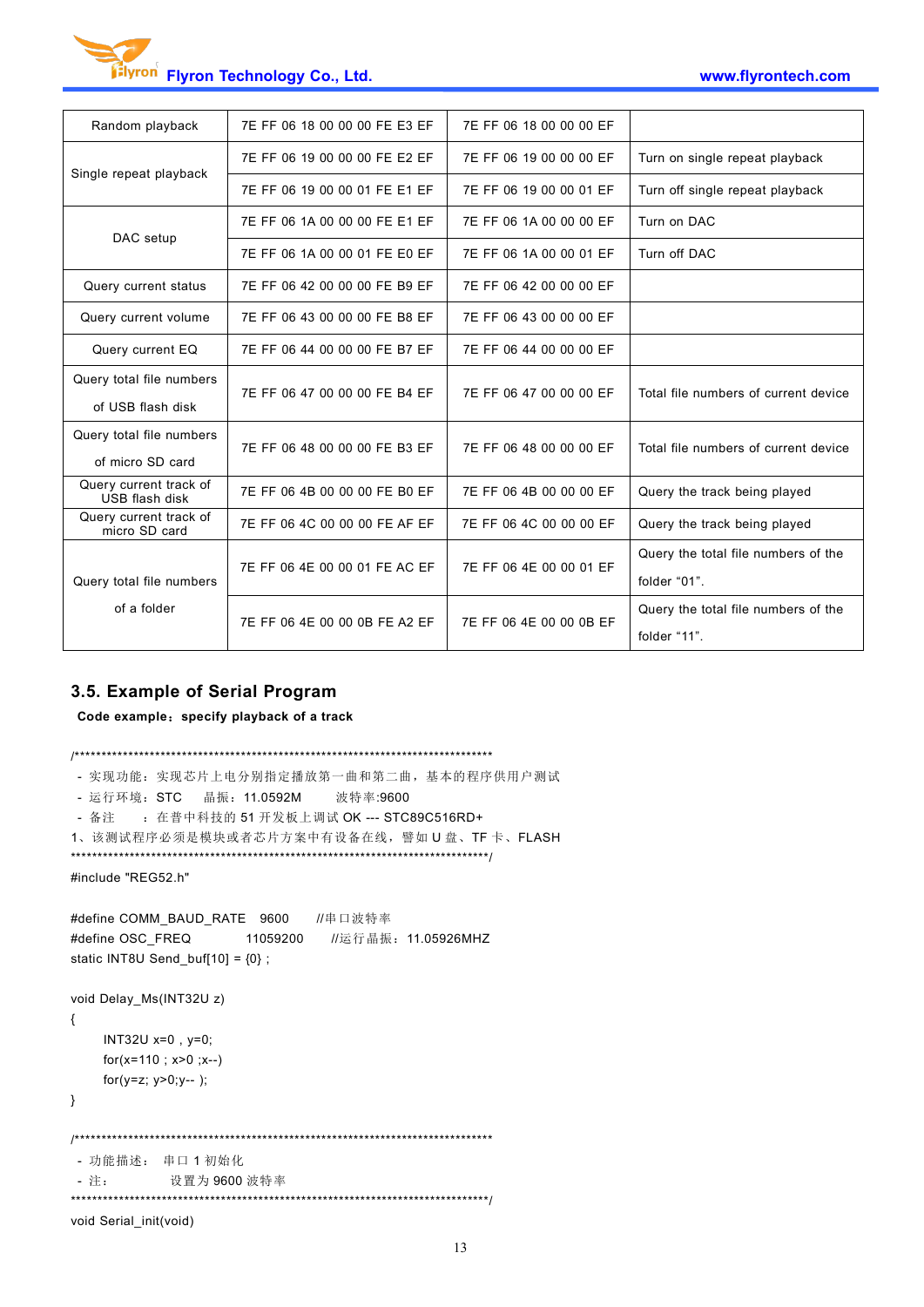

```
{
   TMOD = 0x20; <br> // 设置 T1 为波特率发生器
   SCON = 0x50; \frac{1}{10} 0101,0000 8 位数据位, 无奇偶校验
   PCON = 0x00; //PCON=0;
   TH1=256-(OSC_FREQ/COMM_BAUD_RATE/32/12);//设置为 9600 波特率
   TL1=256-(OSC_FREQ/COMM_BAUD_RATE/32/12);
   TR1 = 1; 1/\bar{x} = 1; 1/\bar{x} = 1; 1/\bar{x}REN = 1; //串口 1 接收使能
   ES = 1; //串口 1 中断使能
}
void Uart_PutByte(INT8U ch)
{
   SBUF = ch;while(!TI){;}
   TI = 0;
}
/******************************************************************************
- 功能描述: 串口向外发送命令[包括控制和查询] - 参数说明: CMD:表示控制指令,请查阅指令表,还包括查询的相关指令
           feedback:是否需要应答[0:不需要应答,1:需要应答]
           data:传送的参数
******************************************************************************/
void SendCmd(INT8U len)
{
   INT8U i = 0;
   Uart_PutByte(0x7E); //起始
   for(i=0; i<len; i++)//数据
   {
        Uart_PutByte(Send_buf[i]) ;
   }
   Uart_PutByte(0xEF) ;//结束
}
/******************************************************************************
- 功能描述:求和校验
- 和校验的思路如下:
   发送的指令,去掉起始和结束。将中间的6个字节进行累加,最后取反码。接收端就将接收到的一帧数据,去掉起始和结束。
将中间的数据累加,再加上接收到的校验字节。刚好为 0.这样就代表接收到的数据完全正确。
******************************************************************************/
void DoSum( INT8U *Str, INT8U len)
{
   INT16U xorsum = 0;
   INT8U i;
   for(i=0; i<len; i++)
   { xorsum = xorsum + Str[i]:
   } xorsum = 0 -xorsum;
   *(Str + i) = (INT8U)(xorsum \n~>> 8);*(Str+i+1) = (INT8U)(xorsum & 0x00ff);}
void Uart_SendCMD(INT8U CMD ,INT8U feedback , INT16U dat)
{
   Send_buf[0] = 0xff; //保留字节
```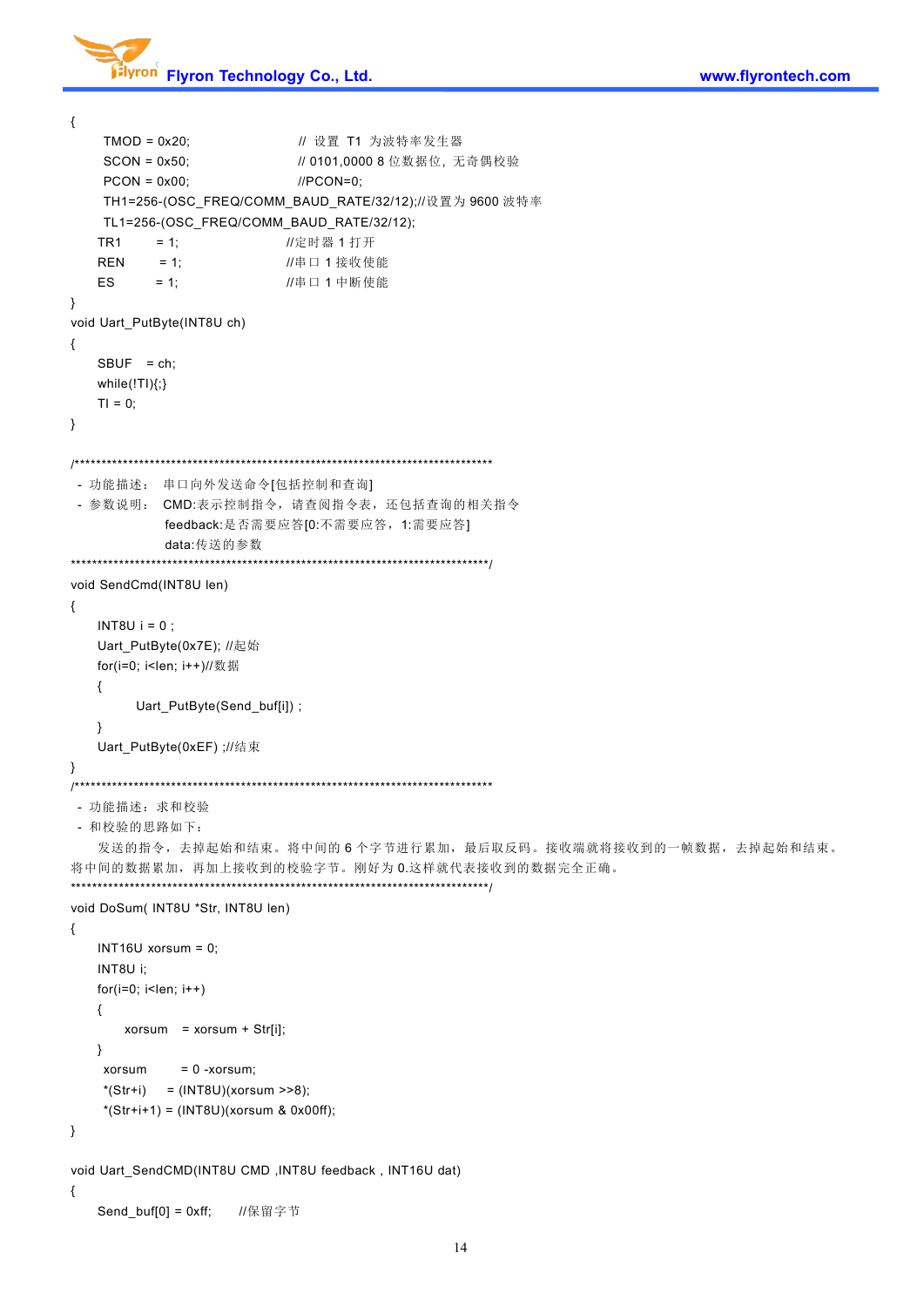

```
Send_buf[1] = 0x06; //长度
   Send_buf[2] = CMD; //控制指令
   Send_buf[3] = feedback;//是否需要反馈
   Send_buf[4] = (INT8U)(dat >> 8);//datah
   Send_buf[5] = (INT8U)(dat); //datal
   DoSum(&Send_buf[0],6); //校验
   SendCmd(8); //发送此帧数据
}
```
#### void main()

```
{
```
Serial\_init() ;//串口寄存器的初始化设置 Uart\_SendCMD(0x03 , 0 , 0x01) ;//播放第一首 Delay\_Ms(1000) ;//延时大概 6S Uart\_SendCMD(0x03 , 0 , 0x02) ;//播放第二首 Delay\_Ms(1000) ;//延时大概 6S Uart\_SendCMD(0x03 , 0 , 0x04) ;//播放第四首 while(1) ;

```
}
```
## **4. ADkey Control**



| Key            | <b>Short Push</b>                | <b>Long Push</b>        | <b>Description</b>                      |
|----------------|----------------------------------|-------------------------|-----------------------------------------|
| K <sub>1</sub> | Play Mode                        |                         | Switch to interrupted / non-interrupted |
| K <sub>2</sub> | Switching of playback<br>devices |                         | USB/micro SD                            |
| K <sub>3</sub> | <b>Operating Mode</b>            |                         | All repeat playback                     |
| K4             | Play/Pause                       |                         |                                         |
| K <sub>5</sub> | Previous                         | $Vol+$                  |                                         |
| K <sub>6</sub> | Next                             | Vol-                    |                                         |
| K7             | 4                                | Repeat playback track 4 | Long push always to repeat playback     |
| K <sub>8</sub> | 3                                | Repeat playback track 3 | Long push always to repeat playback     |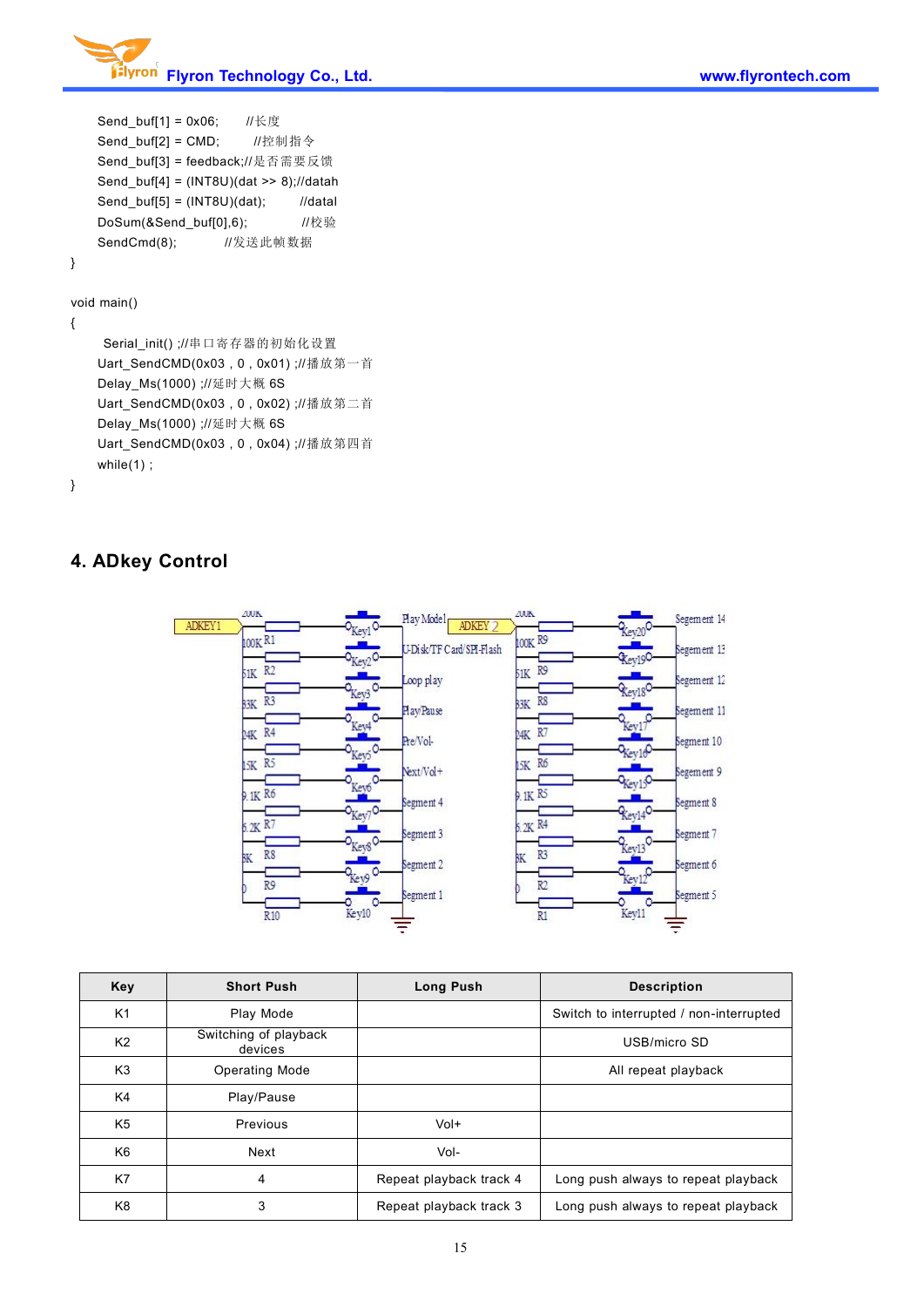| K9              | 2  | Repeat playback track 2  | Long push always to repeat playback |
|-----------------|----|--------------------------|-------------------------------------|
| K <sub>10</sub> |    | Repeat playback track 1  | Long push always to repeat playback |
| K11             | 5  | Repeat playback track 5  | Long push always to repeat playback |
| K <sub>12</sub> | 6  | Repeat playback track 6  | Long push always to repeat playback |
| K <sub>13</sub> | 7  | Repeat playback track 7  | Long push always to repeat playback |
| K14             | 8  | Repeat playback track 8  | Long push always to repeat playback |
| K <sub>15</sub> | 9  | Repeat playback track 9  | Long push always to repeat playback |
| K <sub>16</sub> | 10 | Repeat playback track 10 | Long push always to repeat playback |
| K <sub>17</sub> | 11 | Repeat playback track 11 | Long push always to repeat playback |
| K <sub>18</sub> | 12 | Repeat playback track 12 | Long push always to repeat playback |
| K <sub>19</sub> | 13 | Repeat playback track 13 | Long push always to repeat playback |
| K20             | 14 | Repeat playback track 14 | Long push always to repeat playback |

# **5. Application Circuits**



**Figure 5-1: Connect speaker and key control**



**Figure 5-2: Connect earphone/amplifier and key control**



**Figure 5-3: Connect 3.3V MCU and speaker**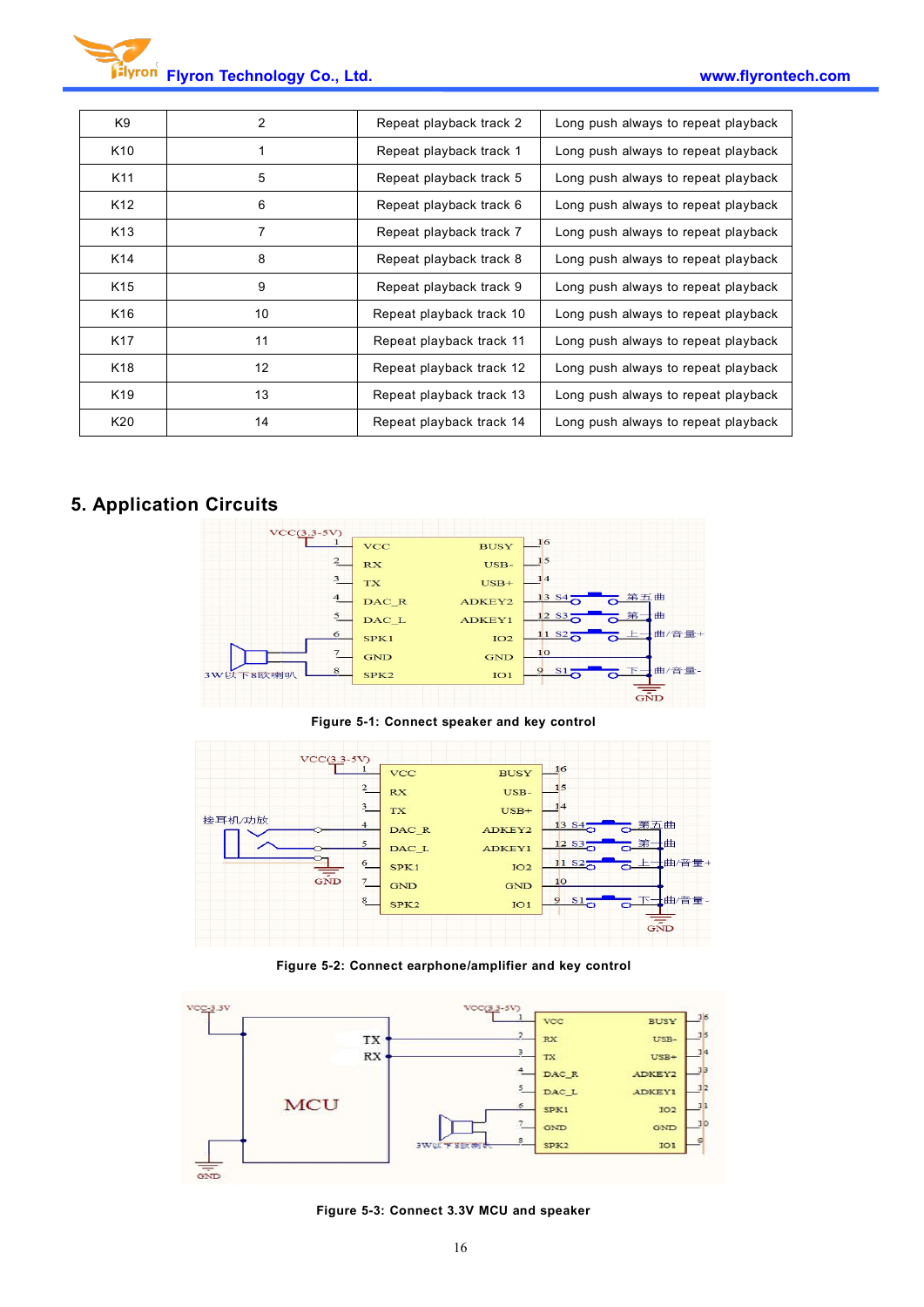



**Figure 5-4: Connect 5V MCU andearphone/amplifier**



**Figure 5-5: Connect AD key control, earphone/amplifier and micro SD card**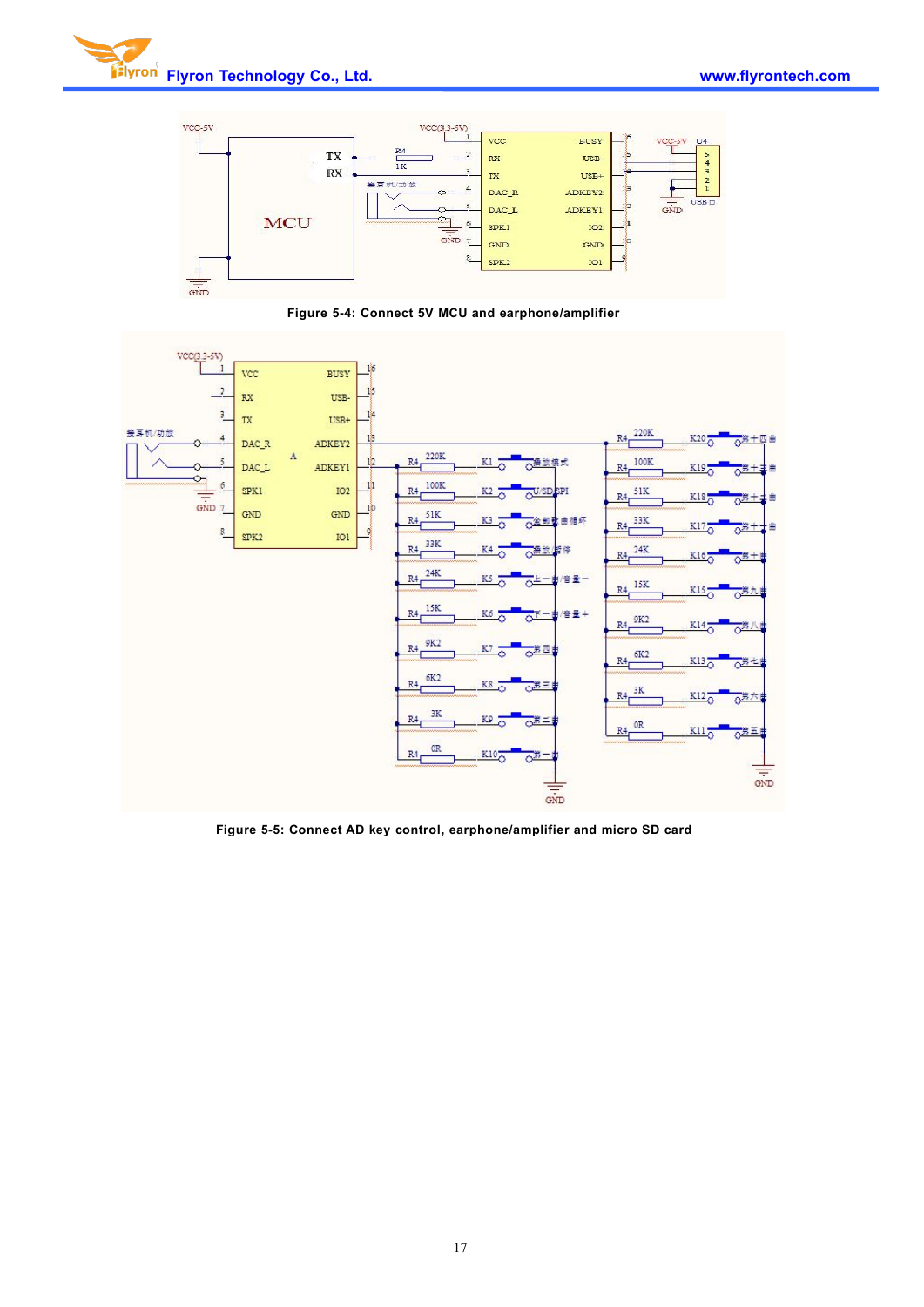



**Figure 5-6: Connect AD key control, speaker and USB port**

# **6. Features of GPIO**

| I/O Input Features         |                          |                          |                          |           |      |                       |  |
|----------------------------|--------------------------|--------------------------|--------------------------|-----------|------|-----------------------|--|
| <b>Item</b>                | <b>Description</b>       | Min                      | <b>Typical</b>           | Max       | Unit | <b>Test Condition</b> |  |
| VIL                        | Low-Level Input Voltage  |                          | $\overline{\phantom{a}}$ | $0.3*VDD$ | V    | $VDD=3.3V$            |  |
| <b>VIH</b>                 | High-Level Input Voltage |                          | $\overline{\phantom{a}}$ | $VDD+0.3$ | V    | $VDD=3.3V$            |  |
| <b>I/O Output Features</b> |                          |                          |                          |           |      |                       |  |
| <b>Item</b>                |                          |                          |                          |           |      |                       |  |
|                            | <b>Description</b>       | <b>Min</b>               | <b>Typical</b>           | Max       | Unit | <b>Test Condition</b> |  |
| <b>VOL</b>                 | Low-Level Output Voltage | $\overline{\phantom{0}}$ | $\overline{\phantom{a}}$ | 0.33      | ٧    | $VDD=3.3V$            |  |

# **7. PCB Size (unit: mm)**